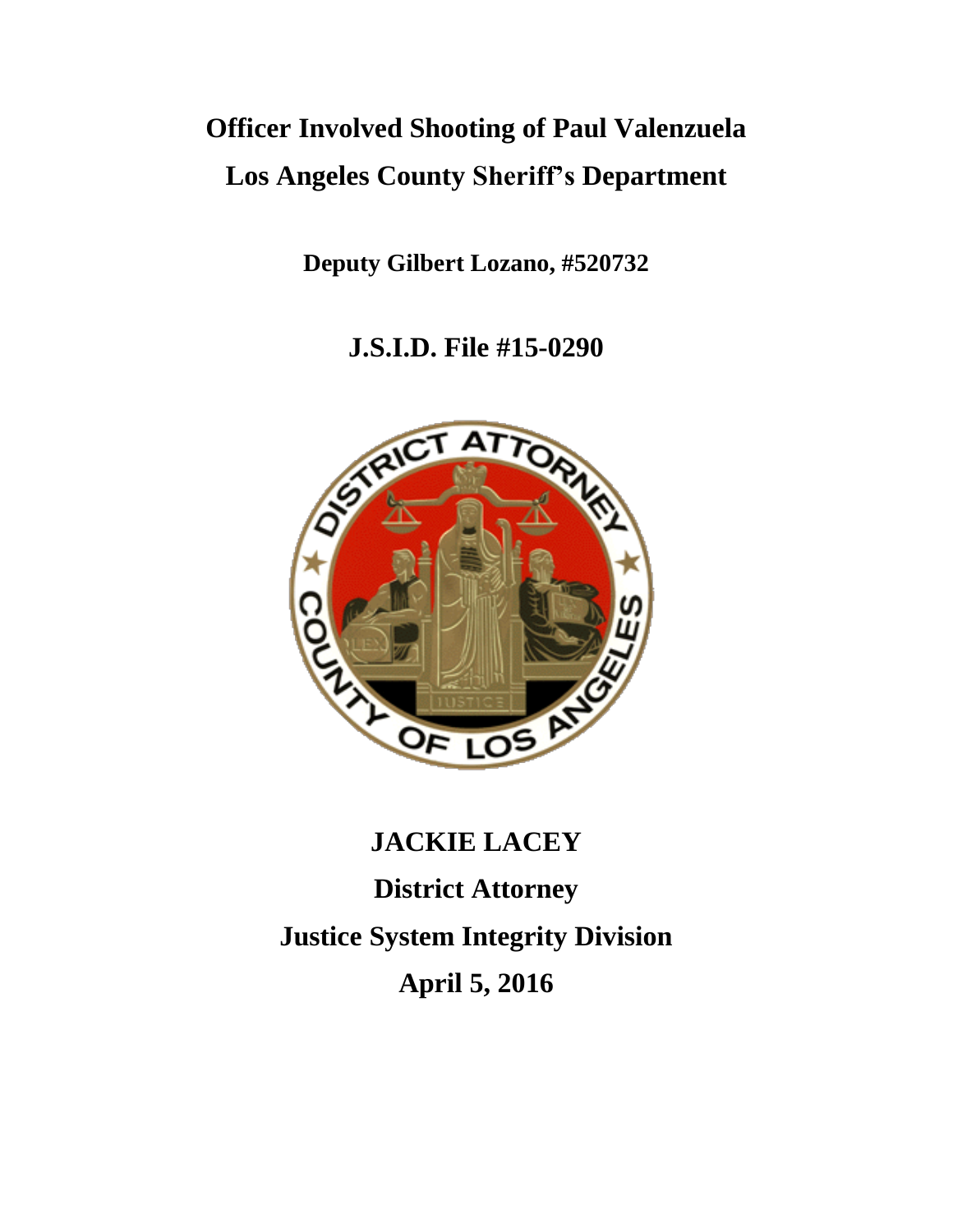## **MEMORANDUM**

| TO:             | <b>CAPTAIN STEVEN KATZ</b><br>Homicide Bureau<br>Los Angeles Sheriff's Department<br>1 Cupania Circle<br>Monterey Park, California 91755 |
|-----------------|------------------------------------------------------------------------------------------------------------------------------------------|
| FROM:           | JUSTICE SYSTEM INTEGRITY DIVISION<br>Los Angeles County District Attorney's Office                                                       |
| <b>SUBJECT:</b> | <b>Officer Involved Shooting of Paul Valenzuela</b><br>J.S.I.D. File #15-0290<br>L.A.S.D. File #015-02566-0861-151                       |
|                 | April 5, 2016                                                                                                                            |

The Justice System Integrity Division of the Los Angeles County District Attorney's Office has completed its review of the June 4, 2015, non-fatal shooting of Paul Valenzuela by Los Angeles Sheriff's Department (LASD) Deputy Gilbert Lozano. We have concluded that Deputy Lozano acted lawfully in self-defense and defense of another.

The District Attorney's Command Center was notified of the shooting at 7:20 p.m. on June 4, 2015. The District Attorney Response Team responded to the location. They were given a briefing regarding the circumstances surrounding the shooting and a walk-through of the scene.

The following analysis is based on investigative reports, firearms analysis reports, photographic evidence and witness statements submitted to this office by Detectives John O'Brien and Domenick Recchia from the LASD Homicide Bureau. The voluntary statement of Deputy Lozano was considered in this analysis.

## **FACTUAL ANALYSIS**

 $\overline{a}$ 

On June 4, 2015 at approximately 5:50 p.m., Deputies Gilbert Lozano and Wayne Countryman were working as partners assigned to the San Dimas station.<sup>1</sup> Countryman was driving a patrol car east on Covina Boulevard just west of Barranca Avenue when they saw a white four-door Chevrolet Malibu, driving westbound toward them.<sup>2</sup> Countryman noticed the driver, later identified as Paul Valenzuela, pulling himself up close to the steering wheel with his right hand while holding a black semi-automatic handgun in his left hand. Valenzuela's left hand was extended up and he was waving the firearm inside of the vehicle. As the Chevrolet Malibu drove past the patrol car, Countryman saw Valenzuela quickly hit his brakes, slowing the vehicle for a moment, but then

<sup>&</sup>lt;sup>1</sup> Lozano and Countryman had been partners for approximately one month. On this day they were assigned to the summer suppression team (SST) and were working the hours of 3:00 p.m. to 1:00 a.m. They were both wearing their tan and green Class "A" uniforms and driving a marked Sheriff's Department black and white patrol vehicle.

<sup>2</sup> The Malibu is registered to Dora Cabrales, the mother of Valenzuela's girlfriend Andrea Valencia.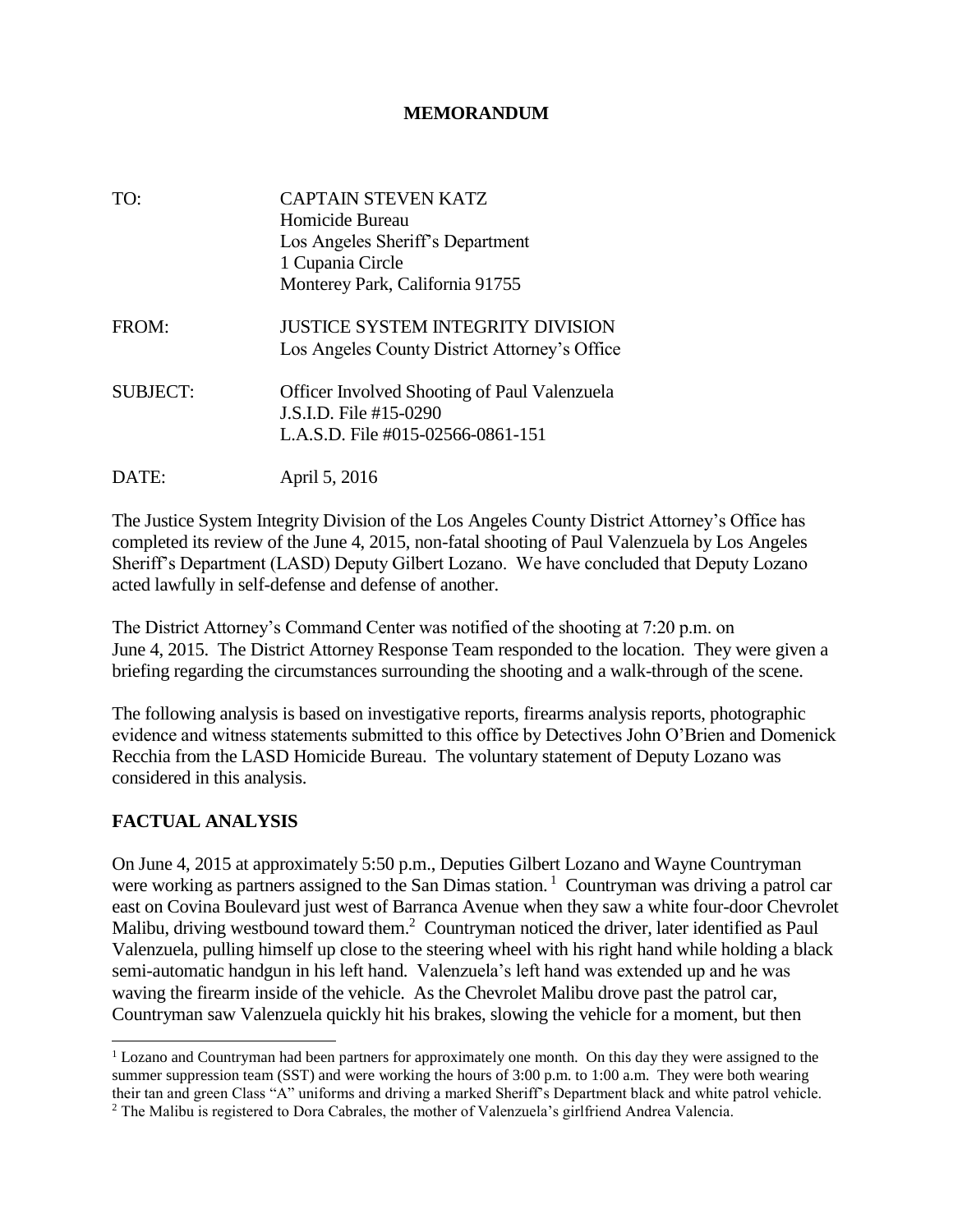Captain Katz April 5, 2016 Page 2 of 7

 $\overline{a}$ 

quickly speed away, westbound on Covina Boulevard. Countryman made a U-turn and followed the Malibu west on Covina Boulevard. Countryman told Lozano "417."<sup>3</sup> The Malibu quickly accelerated and abruptly turned north into a "K-Mart" parking lot, continuing west through the parking lot and out onto Citrus Avenue. The Malibu "fishtailed" and continued to accelerate north on Citrus Avenue.

Countryman activated the lights and sirens of his patrol vehicle in an attempt to conduct a traffic stop of the Malibu. However, Valenzuela refused to stop and continued to drive away from the deputies at speeds of approximately 70 to 80 mph.<sup>4</sup> Lozano requested assistance and an airship. The pursuit continued north on Citrus to eastbound Gladstone Street, to north on Fairvale Avenue, then westbound on Armstead Street and back onto Citrus Avenue, traveling north. During the pursuit, Valenzuela failed to stop at several posted stop signs and signal lights.<sup>5</sup> Valenzuela was moving erratically inside the vehicle reaching down to the floorboard and center console, during the time of the pursuit.

The pursuit ended as both the Malibu and the patrol vehicle drove north on Citrus Avenue approaching Alosta Avenue. Due to the large amount of traffic stopped at a red light on Citrus Avenue and Alosta Avenue, the Malibu came to a stop facing north on Citrus Avenue close to the drive-through portion of "Chick-fil-A".<sup>6</sup> At that point, Lozano and Countryman exited their vehicle in an attempt to contain Valenzuela in his vehicle. As the deputies were giving orders to Valenzuela, he climbed across the front passenger seat and exited the vehicle through the passenger side.<sup>7</sup>

Both deputies verbally ordered Valenzuela to stop and raise his hands. Valenzuela refused and instead, lowered his right hand toward his waistband. Lozano, fearing for his safety and knowing Valenzuela was armed, fired one round from his service weapon.<sup>8</sup> Valenzuela then fled eastbound through the parking lot of the Chick-fil-A restaurant located at the southeast corner of Citrus Avenue and Alosta Avenue. Both Lozano and Countryman pursued Valenzuela on foot, eastbound through the parking lot. During the foot pursuit, Countryman saw Valenzuela throw a handgun onto a grassy area east of the Chick-fil-A.

After chasing Valenzuela for approximately one hundred yards, Lozano and Countryman lost sight of him. As they searched for Valenzuela, an unrelated male in a pickup truck pointed underneath a parked vehicle and advised the deputies that the suspect was hiding under the vehicle. Lozano and

<sup>3</sup> Penal Code section 417 is the unlawful brandishing of a firearm.

<sup>4</sup> Valenzuela evaded the deputies at speeds of approximately 70-80 mph through commercial and residential areas with posted speed limits ranging from 25-45 mph.

<sup>&</sup>lt;sup>5</sup> Valenzuela failed to stop at signaled red lights at the following intersections: Citrus Avenue at Arrow Highway; Citrus Avenue at Baseline Road and a posted stop sign at Fairvale Avenue at Gallard Street.

<sup>6</sup> The northeast portion of the intersection of Citrus Avenue and Alosta Avenue consists of Azusa Pacific University. The southeast portion of the intersection where the incident occurred is identified as "College Square Shopping

Center" and includes numerous businesses including a "Chick-fil-A" just northeast of where the pursuit ended. <sup>7</sup> Neither Lozano nor Countryman saw other occupants in the vehicle, however, Countryman reported that

Valenzuela appeared to be struggling to get over the passenger side of the seat, which led Countryman to believe that Valenzuela may have climbed over an occupant in the front passenger seat to get out of the vehicle.

<sup>8</sup> Lozano was armed with a department approved Smith & Wesson, M&P9, 9mm semi-automatic pistol.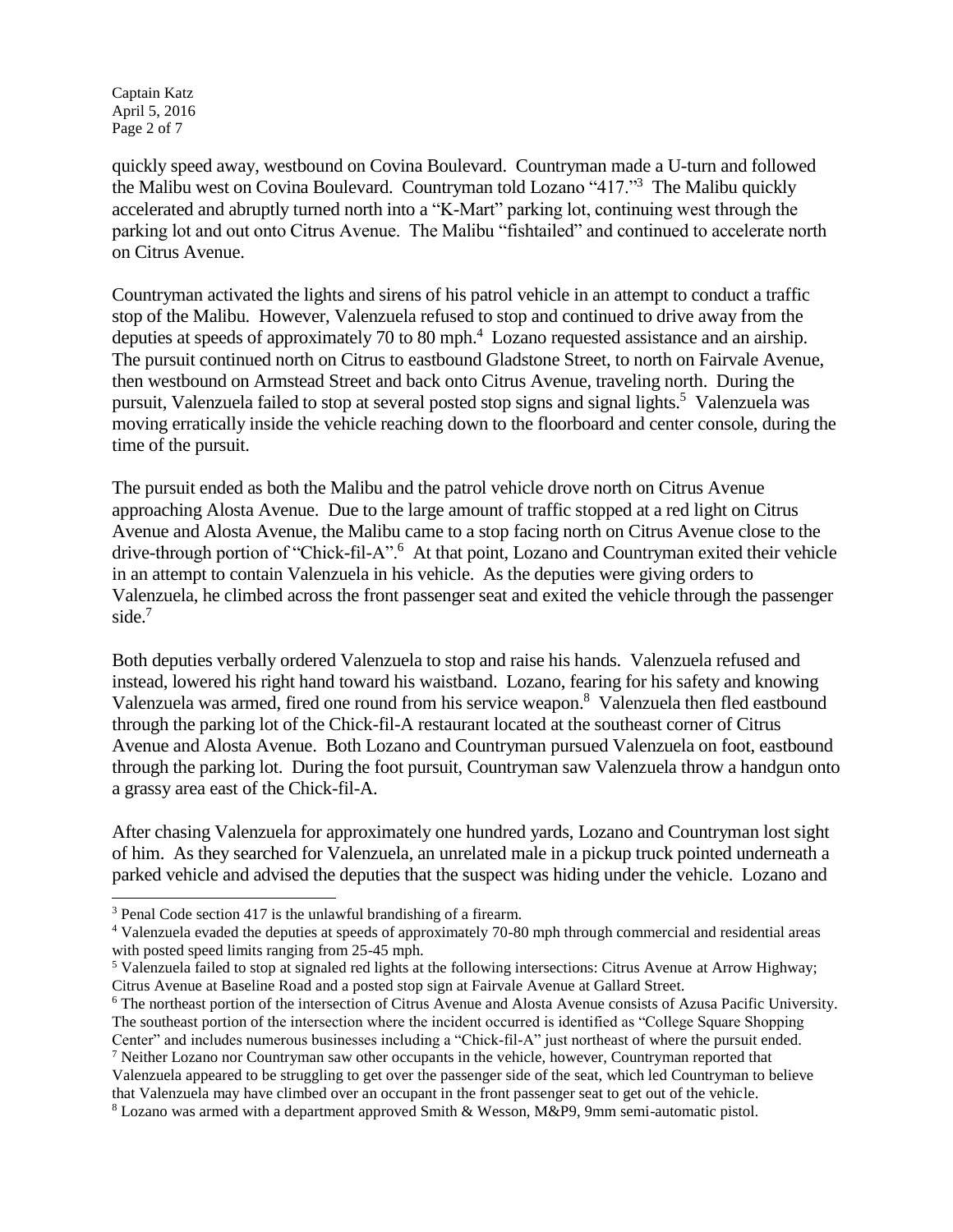Captain Katz April 5, 2016 Page 3 of 7

l

Countryman located Valenzuela under the vehicle and took him into custody. Valenzuela was found to have suffered a through and through gunshot wound to the upper torso.<sup>9</sup>

After assisting units arrived on scene, Countryman returned to the location in the Chick-fil-A parking lot where he had seen Valenzuela toss a firearm and recovered a .380 semi-automatic handgun.  $10$ 

### Voluntary Statement of Gilbert Lozano

Deputy Lozano provided a voluntary statement to investigators from a hospital room at Foothill Presbyterian Hospital, where he was taken due to high blood pressure and chest pains following the shooting and foot pursuit of Valenzuela. At the time of the interview, Lozano told investigators that he felt much better and wished to make a statement.

Lozano stated that Countryman was driving the patrol vehicle and he was the passenger at the time of the pursuit. They were driving east on Covina Boulevard just west of Barranca Avenue when they noticed a vehicle driving west on the opposite side of the street toward them at a high rate of speed. Countryman made a U-turn in order to conduct a traffic stop of the vehicle. At that time, Lozano saw that the driver was holding a firearm with his left hand in an upward direction toward the roof of the vehicle. Lozano and Countryman discussed the fact that the suspect had a firearm. As they followed the vehicle, it suddenly sped away at a high rate of speed. They activated their lights and sirens and advised assisting units via Sheriff's radio that they were in pursuit of a "417 vehicle." Lozano stated that the suspect drove in excess of 50 miles per hour, in and out of heavy traffic, failing to yield to several stop signs and traffic lights. During the pursuit, both Lozano and Countryman noticed the driver making furtive movements around the interior of the vehicle, including reaching down and across the vehicle. Lozano was unable to see any other occupants in the vehicle at that time. $11$ 

The pursuit took them northbound on Citrus Avenue, north of the 210 freeway. As the pursuit approached Alosta Avenue, Lozano noticed that traffic had stopped for the light at the intersection, causing traffic to back up several car lengths on Citrus Avenue. With a center divider to the left and a curb to the right, Valenzuela was unable to drive past the standing traffic. The patrol vehicle came to a stop behind the Malibu and Lozano exited the passenger side of the vehicle. He took

<sup>9</sup>Valenzuela was transported by helicopter to Los Angeles County USC Medical Center where he was treated for a gunshot wound to the upper right chest/shoulder area with an exit wound to the right arm. He was medically cleared and released to Sheriff's custody on June 5, 2015. Valenzuela was subsequently charged in criminal case number KA109882 with possession of a firearm by a felon (PC 29800(1)); fleeing a pursuing peace officer's motor vehicle while driving recklessly (VC 2800.2);and possession of ammunition (PC 30305(a)(1)). On June 9, 2015, Valenzuela pled no contest to all felony charges and admitted a prior strike. He was sentenced to four years in state prison. <sup>10</sup> The recovered firearm was a .380 caliber, semi-automatic pistol, "Taurus", model P7738, serial number 59804B. The firearm was loaded with two live rounds and appeared to be in good working condition. There is no record of this firearm on Automated Firearms System (AFS). No latent prints were found on the firearm or magazine. <sup>11</sup>Investigators later learned that Valenzuela's girlfriend, Andrea Valencia and her seven year old daughter Nevaeh were in the vehicle with Valenzuela during the pursuit. When Valenzuela exited the vehicle, Valencia took the child and fled the scene by flagging down a bystander and requesting him to drive them to a taco stand in Baldwin Park in exchange for twenty dollars.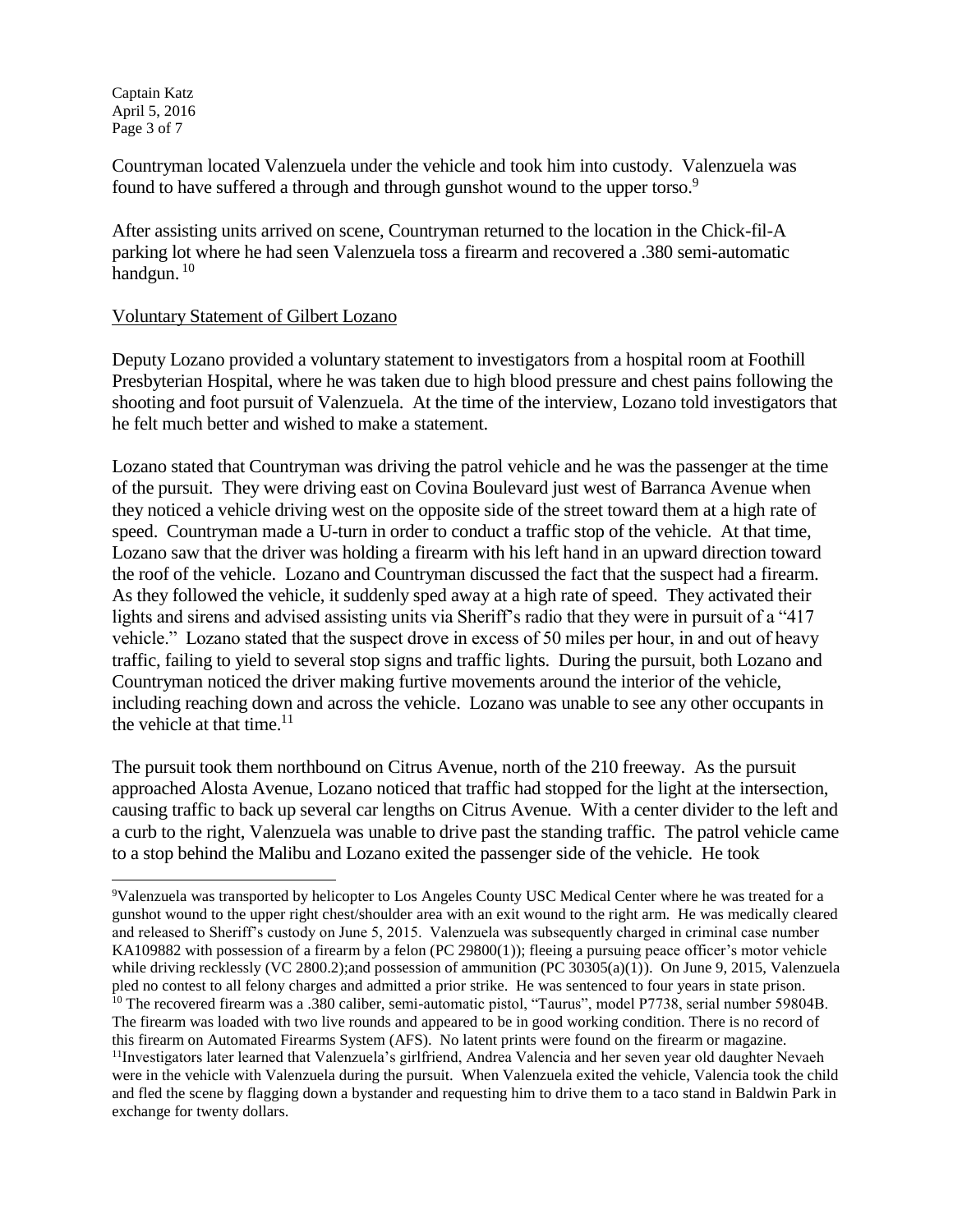Captain Katz April 5, 2016 Page 4 of 7

approximately three steps eastbound toward the curb in order to distance himself from the patrol vehicle to avoid being pinned between his car door and the body frame if Valenzuela decided to shift his car into reverse and back into the patrol car.

From his position outside of the patrol car, Lozano saw Valenzuela climb over the passenger seat and open the passenger door. Valenzuela quickly jumped out of the vehicle. Lozano initially saw that Valenzuela's hands were up and he ordered Valenzuela to turn around so that Lozano could visually inspect him for weapons. However, Valenzuela failed to comply with his orders and dropped his right hand to his waistband. Based on the fact that Lozano had seen Valenzuela holding a firearm during the pursuit, and now seeing Valenzuela quickly drop and move his hand toward his waistband, Lozano believed Valenzuela was reaching for a firearm. Fearing for his safety, Lozano fired one round from his duty weapon.<sup>12</sup> Valenzuela grasped his chest and turned to his left. He failed to comply with orders to raise his hands and fled eastbound on foot. Valenzuela ran up a small embankment to the drive-through area of Chick-fil-A located on the southeast corner of Alosta Avenue and Citrus Avenue. Lozano followed Valenzuela up the embankment and through the parking lot of the Chick-fil-A restaurant. Countryman was behind Lozano in the foot pursuit.

As Valenzuela ran to the east side of the Chick-fil-A restaurant, Lozano saw him discard an object with his left hand into the grass planter area of the parking lot. The foot pursuit continued northeast through the parking lot and up another grass embankment onto the sidewalk of Alosta Avenue, continuing along the south sidewalk of Alosta Avenue. At that point, Valenzuela was increasing the distance between himself and the deputies. As Valenzuela reached the east side of the next building (a bank), he turned south into the bank parking lot and out of view. Lozano and Countryman lost sight of Valenzuela. As they moved in a southerly direction through the parking lot, a civilian signaled to Countryman that Valenzuela was hiding underneath a vehicle. Countryman advised Lozano of this and Lozano directed Valenzuela to show his hands and come out from underneath the vehicle.

Valenzuela reached out with his right hand and Lozano pulled him out from beneath the vehicle. Valenzuela continued to squirm on the ground and attempted to get up. Lozano and Countryman restrained Valenzuela in order to safely handcuff him.<sup>13</sup> Valenzuela made an unintelligible statement about his "baby's mother and child," but Lozano was unsure what was specifically said.<sup>14</sup>

An examination of the Malibu revealed one projectile, consistent with ammunition used in Lozano's firearm, which was recovered from the front passenger side dashboard of the vehicle. Blood drops were also found on the front passenger side dashboard.<sup>15</sup> Also found in the vehicle were three cell phones and a wallet containing a California Identification Card bearing the name Paul Valenzuela.

 $\overline{a}$ 

 $12$  Detectives examined Lozano's firearm and observed one live round in the chamber and sixteen live rounds in the magazine. The capacity of this firearm is seventeen rounds in the magazine plus one round in the chamber for a maximum capacity of eighteen. This is consistent with Lozano firing one round.

<sup>13</sup> Yoshida assisted in handcuffing Valenzuela.

<sup>&</sup>lt;sup>14</sup> Valenzuela invoked his Fifth Amendment privilege against self-incrimination and refused to make a formal statement.

<sup>&</sup>lt;sup>15</sup> This is consistent with Valenzuela suffering a through and through gunshot wound while he was standing outside the passenger door of the Malibu.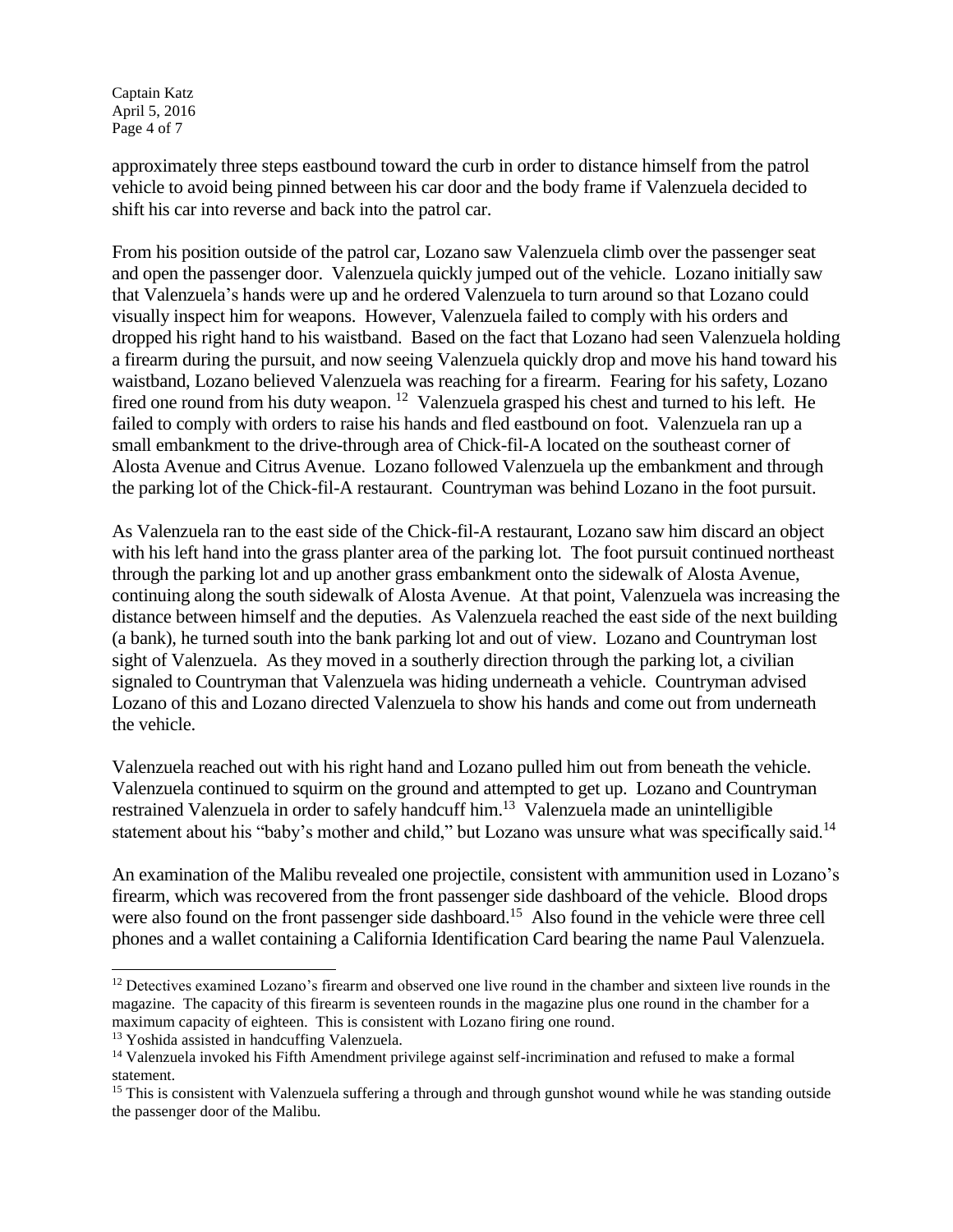Captain Katz April 5, 2016 Page 5 of 7

#### CIVILIAN WITNESS STATEMENTS

#### Hailey L

On June 4, 2015, at approximately 11:23 p.m., LASD and DAI investigators interviewed Hailey  $L$  at the San Dimas Sheriff's Station.  $L$  stated that she was working at the drive-through window of the Chick-fil-A restaurant, waiting for cars to come through the line when she saw a patrol vehicle coming northbound on Citrus Avenue toward the Chick-fil-A with its siren and overhead lights on. She saw a white vehicle, (later identified as Valenzuela's vehicle), pull over. The patrol vehicle pulled up directly behind the white vehicle and a deputy exited. She heard deputies yelling at the driver of the white car, but was unsure if she heard "Get out of the car" or "Stop." The male (later identified as Valenzuela), in the white vehicle exited the driver's door and went around the front of the car to the passenger side of the vehicle. Valenzuela was leaning forward and looking in the direction of the deputies with his hands positioned down low in front of him. When asked to further describe Valenzuela's position, L put her hands together in front of her and pointed them down to the floor, simulating pointing a handgun. L heard Valenzuela yell "No" to the deputies. L heard a loud pop that sounded like a gunshot and saw Valenzuela take off running through the planter by the drive-through window and through the parking lot. As he ran by the drive-through window,  $L_{\alpha}$  saw that he was carrying a handgun. The deputies were chasing Valenzuela and yelling commands for him to stop. Valenzuela ignored the deputies' commands and continued running away from them and out of her view.

#### Naomi G

On June 5, 2015, at approximately 12:10 a.m., investigators interviewed Naomi G at the San Dimas Sheriff's Station. G stated that she was working at the Chick-fil-A with Hailey L when she heard the sound of a siren approaching. She moved closer to the drive-through window where  $L$  was working to see what was going on. Through the window,  $G$  saw a man, (later identified as Valenzuela), running away from two uniformed Sheriff's deputies who were chasing him on foot. She did not see the man exit the vehicle but she did see the deputies exit their patrol vehicle. G stated that she saw Valenzuela run past the drive-through entrance with a small black gun in his left hand. She remembered hearing a gunshot but was unsure if she heard the shot before or after she saw Valenzuela with a gun. G stated that she heard Valenzuela say, "No, No" in response to something the deputies were saying to him, but she did not know what was said. G became scared and closed and locked the drive-through window.

#### Glen Timmons

On June 5, 2015 at 12:53 a.m., investigators interviewed Glen Timmons. Timmons stated that he was driving his vehicle eastbound on Route 66 (Alosta Avenue) approaching Citrus Avenue. He was in the right turn lane getting ready to turn south onto Citrus Avenue, when he heard police sirens. He looked in the direction of the sound and saw a patrol car with its lights and siren on attempting to get the driver of a white vehicle to stop. He heard a deputy yelling "Stop! Freeze!" or something similar. He saw the driver (later identified as Valenzuela), exit the vehicle. It appeared to Timmons that Valenzuela was trying to get away from the deputies but his car had become stopped in traffic at the red light. Timmons was not sure from which side Valenzuela exited his vehicle. Valenzuela turned and faced the deputies. Timmons heard the deputies shouting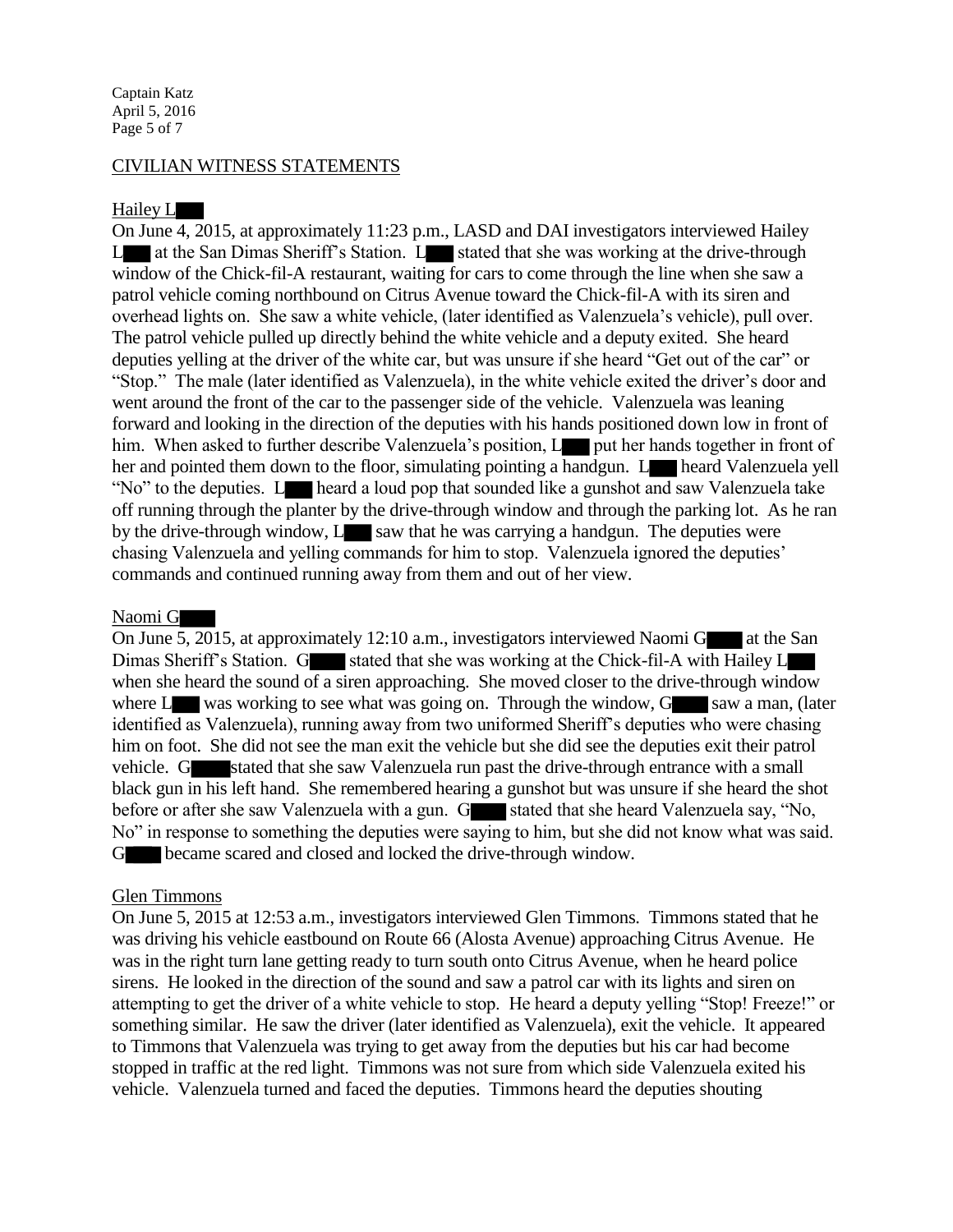Captain Katz April 5, 2016 Page 6 of 7

commands at Valenzuela. Timmons said he thought the deputies yelled, "Stop! Freeze!" trying to get Valenzuela to stop. Timmons saw that Valenzuela had a bulge in his waist area, under his shirt. Timmons stated that Valenzuela reached toward the bulge in his waist while leaning forward toward the deputy. Timmons said the deputy shot the man two times in the right shoulder area.<sup>16</sup> He heard two "pop" sounds and saw Valenzuela get hit in the right shoulder. Timmons described the deputy and Valenzuela as being extremely close to each other. Valenzuela fell into a bush but got right up and ran from deputies. Both deputies chased Valenzuela through the parking lot, past the drive-through of the Chick-fil-A restaurant. Believing the deputies needed help, Timmons turned his vehicle into the driveway and drove through the Chick-fil-A parking lot. Timmons saw deputies on the ground with Valenzuela who was being handcuffed.

#### Emilio Zarate

l

On June 4, 2015 at 11:10 p.m., investigators interviewed Emilio Zarate. Zarate told investigators that he and a friend, Julio Vasquez, had just exited a city bus and were standing on the northeast corner of Alosta Street and Citrus Avenue, (across the street from Chick-fil-A), when he saw a police car approaching. He said the street was crowded with other vehicles and wondered how the police car would get past the other vehicles. He stated that he had a clear view of the southbound pedestrian traffic and the northbound vehicle traffic of Citrus Avenue. He saw the car that the police were chasing suddenly stop and a man, (later identified as Valenzuela), exit the car. Zarate did not see what side of the vehicle Valenzuela exited because other cars blocked his view. Zarate said Valenzuela started running from police and when Valenzuela was about two feet from his car, Zarate heard a single gunshot. He assumed that Valenzuela had been shot because he heard Valenzuela make a noise sounding like "awe." Zarate speculated that Valenzuela was two car lengths in front of the deputy when he was shot. Zarate was "sure" the deputy shot Valenzuela in the back because Valenzuela had his back facing the deputy when Zarate saw him. Zarate added that there were two men inside the white vehicle and that both men got out. He then stated that only one man got out of the white vehicle. Zarate said that he did not see a deputy approach the white car until after everything had occurred. He later stated that he was unsure if the man that was shot had exited the white car. Zarate admitted that he did not see the foot chase until he saw Valenzuela run between the Chick-fil-A, toward Alosta and then run in an easterly direction out of his line of sight. Zarate stated that Valenzuela did not have anything in his hands and reiterated that he was shot in the back by the police.<sup>17</sup>

Several other witnesses were interviewed by investigators but their statements were not particularly probative because they either did not see the shooting, or they did not pay sufficient attention to Valenzuela to observe whether or not he was holding a weapon.

<sup>16</sup> Forensic analysis confirmed that only one shot was fired.

 $17$  Zarate's statement is largely inconsistent with the other eye-witnesses. His purported observation that Valenzuela was shot in the back is contradicted by the medical evidence and other witnesses' statements.